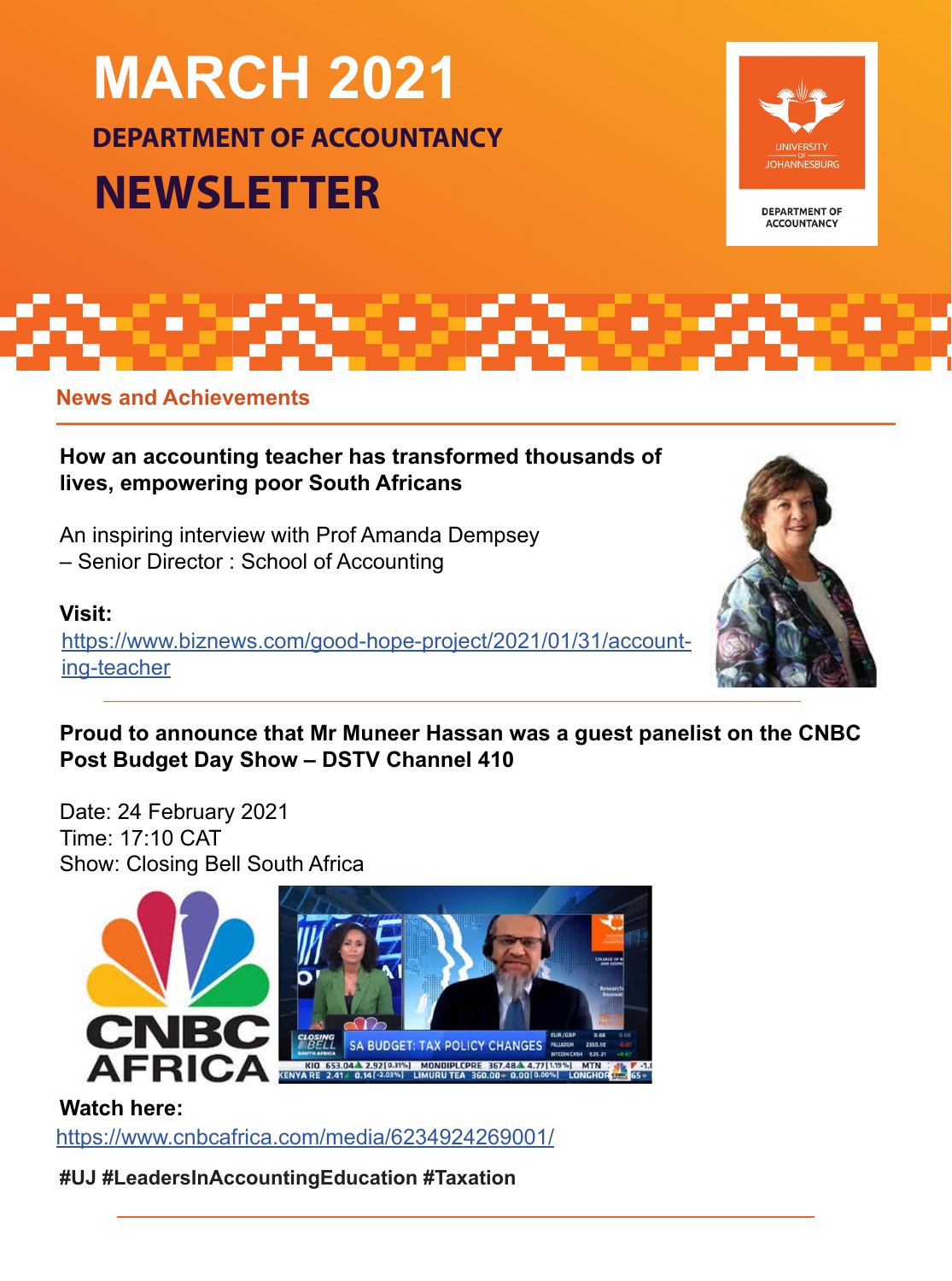#### **Watch video:**

[https://facebook.com/128910693836164/vid](https://facebook.com/128910693836164/videos/1265670147149604)[eos/1265670147149604](https://www.facebook.com/watch/?v=1265670147149604)

**How to become a CA(SA)**

**Click here:**  [https://www.youtube.com/](https://www.youtube.com/watch?v=om5URtqXW8Y) [watch?v=om5URtqXW8Y](https://www.youtube.com/watch?v=om5URtqXW8Y)





**#WhyUJ**

#### **Message to Accountancy@UJ students from Ms Karabo Sihiya**



"The Department of Accountancy is in full support of our students and their well-being."

https://www.facebook. [com/128910693836164/vid](https://www.facebook.com/watch/?v=377711037009706)eos/377711037009706

**#UJ #LeadersInAccountingEducation**

UJ's Department of Accountancy is a leader in Accounting Education. We offer a full range of cutting-edge academic programmes in the fields of Accounting, Auditing, Financial Management and Taxation. Our programmes are distinctly focused on the development of well-rounded individuals by preparing graduates to be critical thinkers and enablers in the 4th Industrial Revolution. Major national and international professional bodies, including SAICA, CIMA, ACCA and SAIPA, accredit our prestigious programmes.

The Department is continuously producing outstanding results in professional examinations.

For more info visit:

[https://www.uj.ac.za/faculties/cbe/soa/accounting/](https://www.uj.ac.za/faculties/cbe/soa/accounting/Pages/Courses-and-Programmes.aspx) Pages/Courses-and-Programmes.aspx

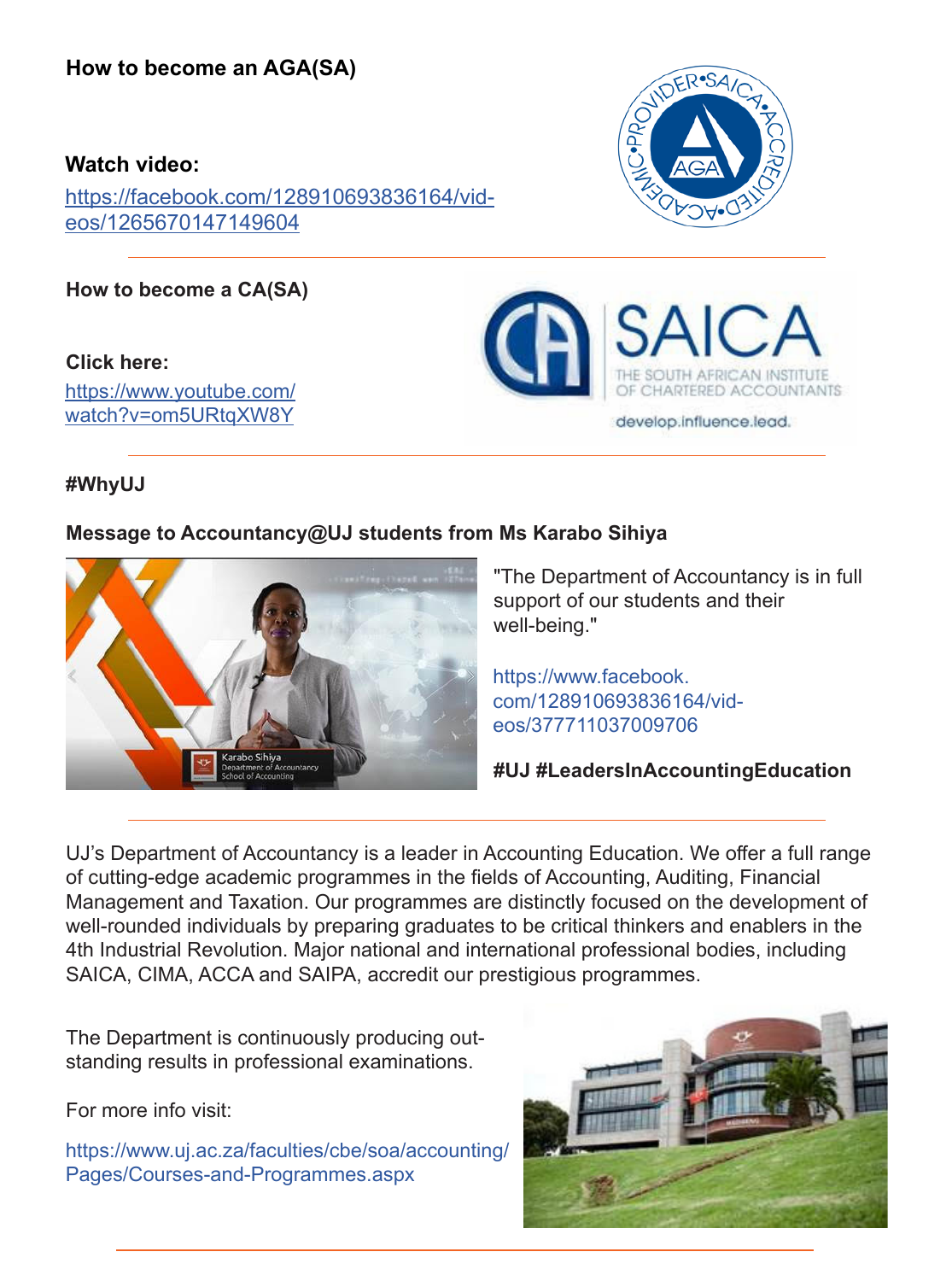Congratulations to Ms Vanessa van Dyk and Ms Marelize Malan (Department of Accountancy, CBE School of Accounting) on the publication of their article in the SOTL: "Students' experience of pervasive skills acquired through sponsored projects in an undergraduate accounting degree", published in the South African Journal of Accounting Research.



Welcome Ms Fatima Kaka appointed as Senior Lecturer at UJ Accountancy. She is a CA (SA) and recently graduated with an MBA from the Gordon Institute of Business Science (GIBS). She will lecture BIS as part of the Department of Accountancy's #4IR courses.

Mr Anrich van Jaarsveld was appointed as Assistant Lecturer in the Department of Accountancy, School of Accounting in the College of Business and Economics. Anrich obtained a BCom in Finance; a BCom Honours in Financial Planning; a MCom in Finance from #UJ





The Fourth Industrial Revolution, or #4IR, where digital technology influences so much of our daily lives, is here to stay. #UJ prides itself on being the 4IR university and is leading the 4IR teaching revolution in Accounting